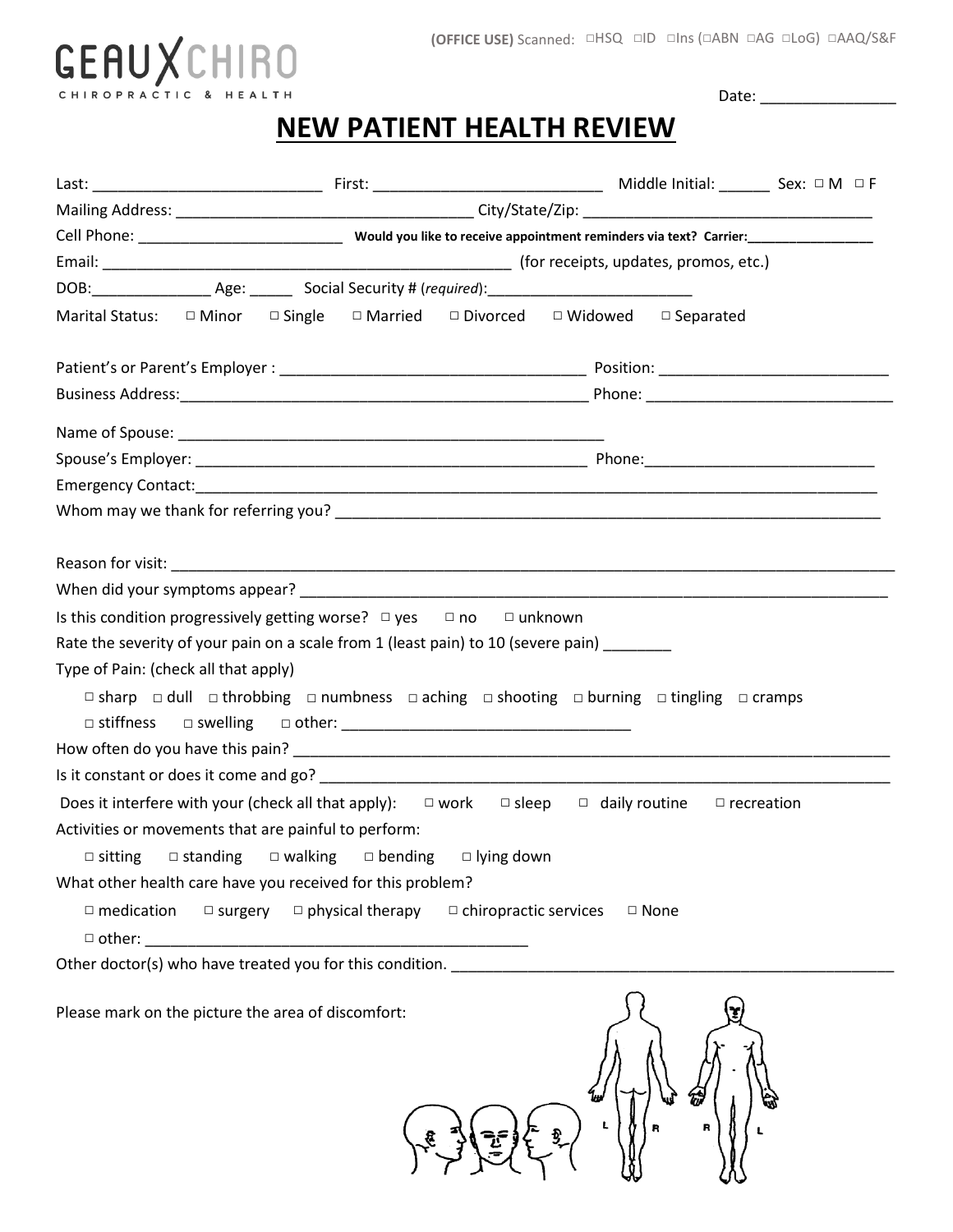| Is this condition due to an accident?<br>□ Yes (Date: _____________________ | $\Box$ No                             |
|-----------------------------------------------------------------------------|---------------------------------------|
| If yes                                                                      |                                       |
| Type of accident: $\Box$ auto $\Box$ work $\Box$ home $\Box$ sports         | □ other: ____________________________ |
| To whom have you made a report of your accident?                            |                                       |
| $\Box$ Auto Insurance $\Box$ Employer $\Box$ Worker's Comp. $\Box$ Other:   |                                       |
| Attorney name (if applicable):                                              |                                       |
| Have you lost any time from work? $\Box$ yes<br>Dates:<br>$\Box$ no         |                                       |

### **Personal History:**

Circle YES or NO to indicate if you have had or currently have any of the following:

| AIDS/HIV                   | Υ | N | Goiter                    | Υ | N            | Parkinson's Disease         | Υ | N            |
|----------------------------|---|---|---------------------------|---|--------------|-----------------------------|---|--------------|
| Alcoholism                 | γ | N | Gonorrhea                 | γ | N            | <b>Pinched Nerve</b>        | γ | N            |
| <b>Allergy Shots</b>       | Υ | N | Gout                      | γ | N            | Pneumonia                   | Υ | N            |
| Anemia                     | Υ | N | <b>Heart Disease</b>      | Υ | N            | Polio                       | Υ | N            |
| Anorexia                   | Υ | N | <b>Hepatitis</b>          | Υ | N            | Prostate Problem            | Υ | N            |
| Appendicitis               | Υ | N | Hernia                    | γ | N            | Prosthesis                  | Υ | N            |
| Arthritis                  | Υ | N | <b>Herniated Disc</b>     | Υ | N            | Psychiatric Care            | Υ | N            |
| Asthma                     | Υ | N | Herpes                    | Υ | N            | <b>Rheumatoid Arthrosis</b> | Υ | N            |
| <b>Bleeding Disorder</b>   | Υ | N | High Blood Pressure       | Υ | $\mathsf{N}$ | <b>Rheumatic Fever</b>      | γ | N            |
| <b>Breast Lump</b>         | Υ | N | <b>High Cholesterol</b>   | Υ | N            | <b>Scarlet Fever</b>        | Υ | N            |
| <b>Bronchitis</b>          | Υ | N | <b>Kidney Disease</b>     | Υ | N            | <b>STD</b>                  | Υ | N            |
| <b>Bulimia</b>             | Υ | N | Liver Disease             | γ | N            | Stroke                      | γ | N            |
| Cancer                     | Υ | N | <b>Measles</b>            | Υ | N            | Suicide Attempt             | γ | N            |
| Cataracts                  | Υ | N | <b>Migraine Headaches</b> | Υ | N            | <b>Thyroid Problems</b>     | Υ | N            |
| <b>Chemical Dependency</b> | Υ | N | Miscarriage               | Υ | N            | Tonsillitis                 | Υ | N            |
| Chicken Pox                | Υ | N | Mononucleosis             | Υ | N            | Tuberculosis                | γ | $\mathsf{N}$ |
| <b>Diabetes</b>            | Υ | N | <b>Multiple Sclerosis</b> | Υ | N            | Tumors, Growths             | Υ | N            |
| Emphysema                  | Υ | N | Mumps                     | Υ | N            | <b>Typhoid Fever</b>        | Υ | N            |
| Epilepsy                   | Υ | N | Osteoporosis              | Υ | N            | Ulcers                      | Υ | N            |
| Fracture                   | Υ | N | Pacemaker                 | γ | N            | Vaginal Infections          | γ | N            |
| Glaucoma                   | Υ | N |                           |   |              | <b>Whooping Cough</b>       | Υ | N            |
| Other:                     |   |   |                           |   |              |                             |   |              |

### **Family History:**

|                 | Cancer | <b>Diabetes</b> | Heart Trouble | High Blood<br>Pressure | Stroke | Disease<br>Kidney | Anemia | Mental Illness | Headaches | Osteoporosis | Arthritis | Problems<br>Joint | Scoliosis | Back Problems | Disc Problems | Congenital<br>Defects | Disease<br>Genetic | Other | Deceased |
|-----------------|--------|-----------------|---------------|------------------------|--------|-------------------|--------|----------------|-----------|--------------|-----------|-------------------|-----------|---------------|---------------|-----------------------|--------------------|-------|----------|
| Father          |        |                 |               |                        |        |                   |        |                |           |              |           |                   |           |               |               |                       |                    |       |          |
| Mother          |        |                 |               |                        |        |                   |        |                |           |              |           |                   |           |               |               |                       |                    |       |          |
| <b>Brothers</b> |        |                 |               |                        |        |                   |        |                |           |              |           |                   |           |               |               |                       |                    |       |          |
| Sisters         |        |                 |               |                        |        |                   |        |                |           |              |           |                   |           |               |               |                       |                    |       |          |
| Children        |        |                 |               |                        |        |                   |        |                |           |              |           |                   |           |               |               |                       |                    |       |          |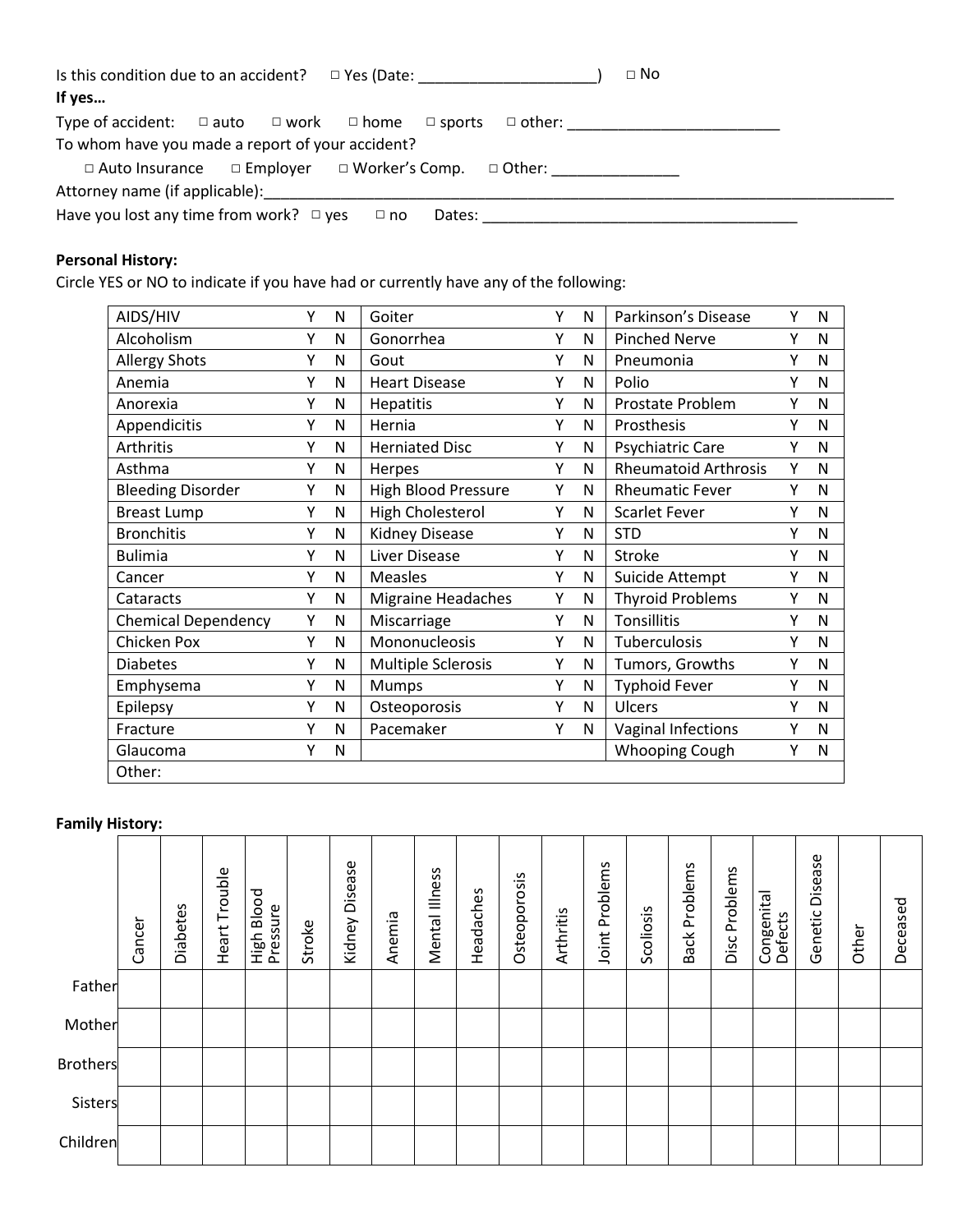| Exercise:<br>□ None<br>□ Moderate<br>$\square$ Daily<br>$\Box$ Heavy | <b>Work Activity:</b><br>$\Box$ Sitting<br>$\square$ Standing<br>□ Light Labor<br>□ Heavy Labor | Habits:<br>□ Smoking (Packs/Day _______)<br>□ Alcohol (Drinks/Week _______)<br>□ Coffee/Caffeine Drinks (Cups/Day ______)                                                                                                                                                                                                                             |                          |
|----------------------------------------------------------------------|-------------------------------------------------------------------------------------------------|-------------------------------------------------------------------------------------------------------------------------------------------------------------------------------------------------------------------------------------------------------------------------------------------------------------------------------------------------------|--------------------------|
|                                                                      | <b>LADIES:</b> Are you pregnant? $\Box$ yes (Due Date: $\Box$                                   | $\Box$ no                                                                                                                                                                                                                                                                                                                                             |                          |
| <b>Injury/Surgery History:</b>                                       | Falls                                                                                           | <b>Description</b><br><u> 1980 - Andrea Andrew Maria (h. 1980).</u>                                                                                                                                                                                                                                                                                   | Date                     |
| <b>Head Injuries</b>                                                 |                                                                                                 | <u> Alexandria de la contrada de la contrada de la contrada de la contrada de la contrada de la contrada de la c</u><br><u> 1989 - Johann Stoff, amerikansk politiker (* 1908)</u>                                                                                                                                                                    |                          |
| <b>Broken Bones</b>                                                  |                                                                                                 | <u> 1980 - Jan Samuel Barbara, margaret e populari e populari e populari e populari e populari e populari e popu</u>                                                                                                                                                                                                                                  |                          |
| <b>Dislocations</b>                                                  |                                                                                                 |                                                                                                                                                                                                                                                                                                                                                       |                          |
| <b>Surgeries</b>                                                     |                                                                                                 | the control of the control of the control of the control of the control of the control of the control of the control of the control of the control of the control of the control of the control of the control of the control<br><u> 1980 - Jan Stein Stein Stein Stein Stein Stein Stein Stein Stein Stein Stein Stein Stein Stein Stein Stein S</u> |                          |
| <b>Medications:</b>                                                  | <b>Allergies:</b>                                                                               |                                                                                                                                                                                                                                                                                                                                                       | Vitamins/Herbs/Minerals: |
|                                                                      |                                                                                                 |                                                                                                                                                                                                                                                                                                                                                       |                          |
| Pharmacy Name & Phone #:                                             |                                                                                                 |                                                                                                                                                                                                                                                                                                                                                       |                          |

I understand and agree that health and accident insurance policies are an arrangement between an insurance carrier and myself. Furthermore, I understand that this office will prepare any necessary reports and forms to assist me in making collection from the insurance company and that any amount authorized to be paid directly to this office will be credited to my account upon receipt. However, I clearly understand and agree that all services rendered to me are charged directly to me and that I am personally responsible for payment. This consent will end when my current treatment plan is complete or five years from the date signed below.

Signature: \_\_\_\_\_\_\_\_\_\_\_\_\_\_\_\_\_\_\_\_\_\_\_\_\_\_\_\_\_\_\_\_\_\_\_\_\_\_\_\_\_\_\_\_\_\_\_\_\_\_\_ Date: \_\_\_\_\_\_\_\_\_\_\_\_\_\_\_\_\_\_\_\_\_\_\_\_\_\_\_\_\_\_\_\_\_

| ۰,<br>. .<br>v<br>×<br>×<br>۰. |  |
|--------------------------------|--|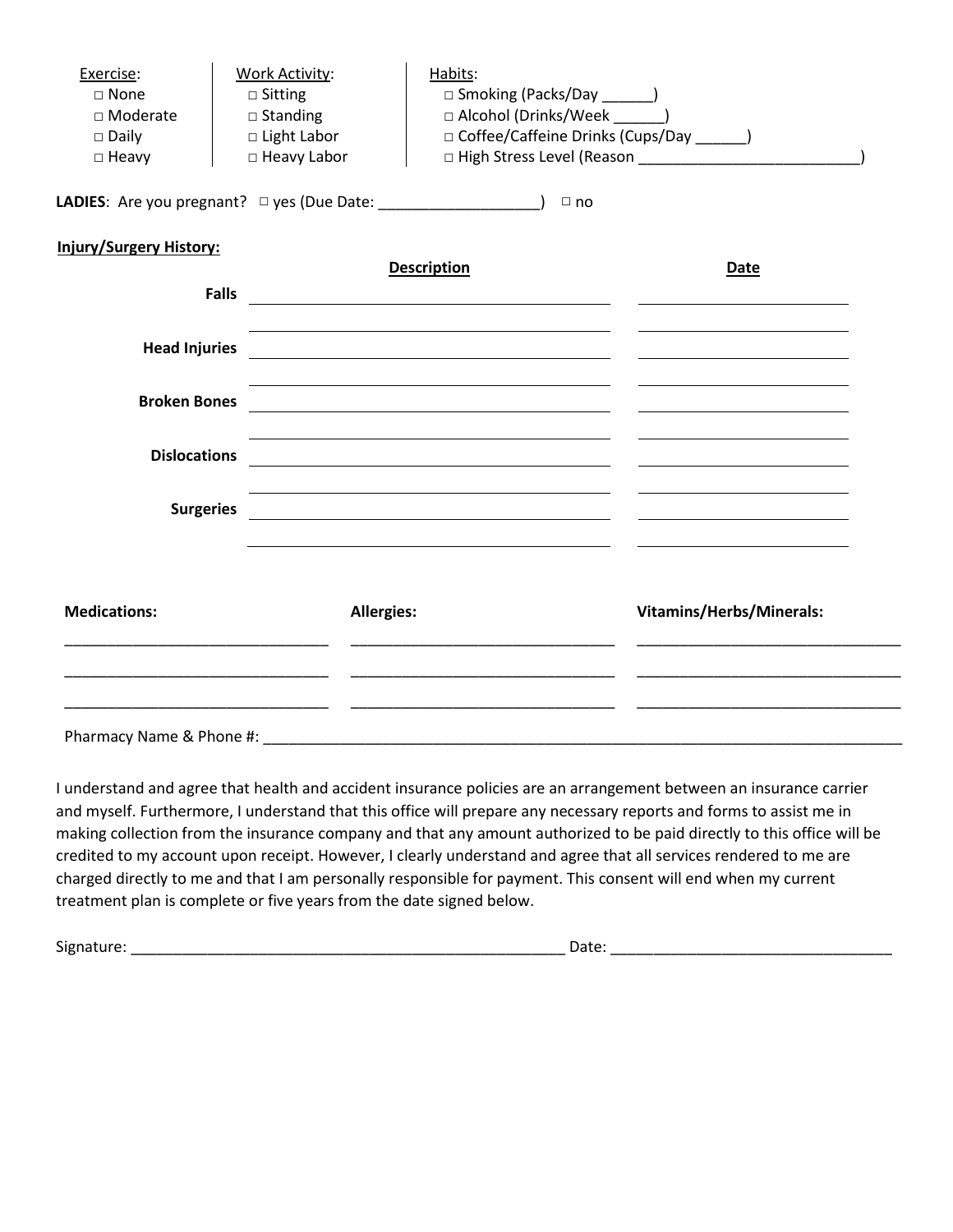# **Daily Activity Restrictions**

Patient Name:\_\_\_\_\_\_\_\_\_\_\_\_\_\_\_\_\_\_\_\_\_\_\_\_\_\_\_\_\_\_\_\_\_\_\_\_\_\_\_\_\_\_\_\_\_\_\_\_\_ Date:\_\_\_\_\_\_\_\_\_\_\_\_\_\_\_\_\_\_\_\_\_

*Circle each that applies*

| <b>Routine activities</b>                        | Difficulty/Pain | <b>Unable to perform</b> |
|--------------------------------------------------|-----------------|--------------------------|
| <b>Bathing</b>                                   | Y / N           | Y / N                    |
| Getting in/out of the bath tub                   | Y / N           | Y / N                    |
| Getting on/off the toilet                        | Y / N           | Y / N                    |
| Shampooing and/or grooming your hair             | Y / N           | Y / N                    |
| Putting on/taking off your shoes                 | Y / N           | Y / N                    |
| Putting on/taking off your clothes               | Y / N           | Y / N                    |
| Brushing your teeth                              | Y / N           | Y / N                    |
| Cleaning                                         | Y / N           | Y / N                    |
| Carrying large loads (groceries/laundry/garbage) | Y / N           | Y / N                    |
| Cooking                                          | Y / N           | Y / N                    |
| Washing the car                                  | Y / N           | Y / N                    |
| <b>Postural Activities</b>                       | Difficulty/Pain | Unable to perform        |
| With prolonged sitting                           | Y / N           | Y / N                    |
| With prolonged standing                          | Y / N           | Y / N                    |
| With prolonged walking                           | Y / N           | Y / N                    |
| Climbing the stairs                              | Y / N           | Y / N                    |
| Crawling                                         | Y / N           | Y / N                    |
| Bending                                          | Y / N           | Y / N                    |
| Laying on your stomach                           | Y / N           | Y / N                    |
| Laying on your back                              | Y / N           | Y / N                    |
| Kneeling                                         | Y / N           | Y / N                    |
| Squatting                                        | Y / N           | Y / N                    |
| <b>Driving Activities</b>                        | Difficulty/Pain | Unable to perform        |
| Turning your head                                | Y / N           | Y / N                    |
| Rotating your body                               | Y / N           | Y / N                    |
| When driving                                     | Y / N           | Y / N                    |
| <b>Recreational Activities</b>                   | Difficulty/Pain | Unable to perform        |
| Participating in aerobic activities/sports       | Y / N           | Y / N                    |
| Running or Jogging                               | Y / N           | Y / N                    |
| Weightlifting                                    | Y / N           | Y / N                    |
| <b>Sleep Habits</b>                              |                 |                          |
| Take longer to fall asleep                       | True / False    |                          |
| Sleep is interrupted                             | True / False    |                          |
| Cannot fall asleep without medication            | True / False    |                          |

I have read the above questions and answered to the best of my knowledge.

\_\_\_\_\_\_\_\_\_\_\_\_\_\_\_\_\_\_\_\_\_\_\_\_\_\_\_\_\_\_\_\_\_\_\_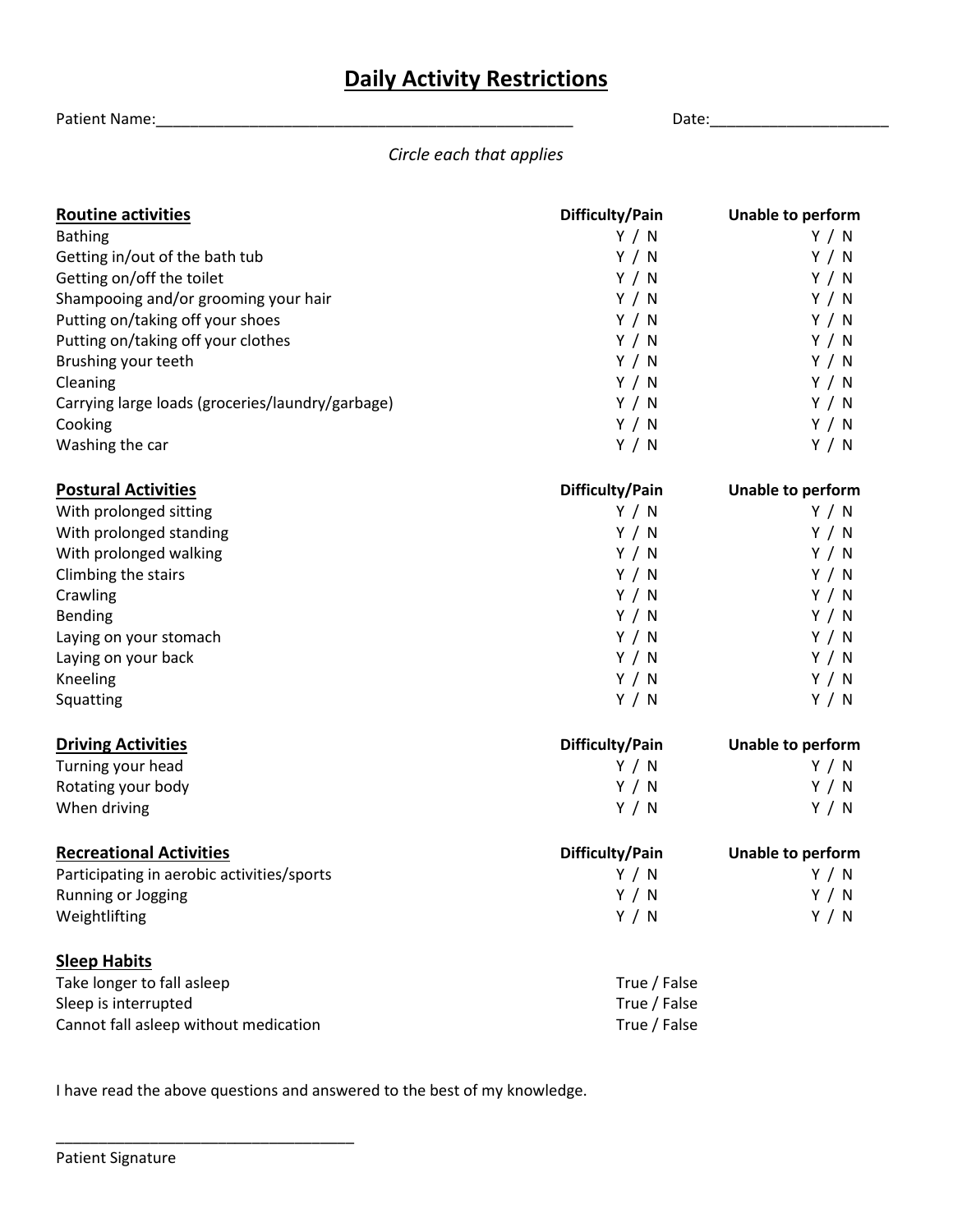## **ACKNOWLEDGEMENT OF RECEIPT OF NOTICE OF PRIVACY PRACTICES FOR PROTECTED HEALTH INFORMATION**

I acknowledge that I have received Geaux Chiro Chiropractic & Health's Notice of Privacy Practices for protected health information.

Patient Name Printed Date\_\_\_\_\_\_\_\_\_\_\_\_\_\_\_\_\_\_\_

Signature of Patient/Personal Representative

\_\_\_\_\_\_\_\_\_\_\_\_\_\_\_\_\_\_\_\_\_\_\_\_\_\_\_\_\_\_\_\_\_\_\_\_\_\_\_\_\_\_\_\_\_\_\_\_

\_\_\_\_\_\_\_\_\_\_\_\_\_\_\_\_\_\_\_\_\_\_\_\_\_\_\_\_\_\_\_\_\_\_\_\_\_\_\_\_\_\_\_\_\_\_\_\_

**(FOR OFFICE USE ONLY – Please do not sign below this line)**

#### *Documentation of Good Faith Effort to Obtain Written Acknowledgement*

I made a good faith effort to obtain the patient's written acknowledgement of our Notice of Privacy Practices for protected health information by (check all that apply):

- $\Box$  Showing the patient the Notice of Privacy Practices posted in our office.
- $\Box$  Giving the patient a copy of our Notice of Privacy Practices to read prior to receiving any treatment or service.

\_\_\_\_\_\_\_\_\_\_\_\_\_\_\_\_\_\_\_\_\_\_\_\_\_\_\_\_\_\_\_\_\_\_\_\_\_\_\_\_\_\_\_\_\_\_\_\_\_\_\_\_\_\_\_\_\_\_\_\_\_\_\_\_\_\_\_\_\_\_\_\_\_\_\_\_\_\_\_\_\_\_\_\_\_\_\_\_

\_\_\_\_\_\_\_\_\_\_\_\_\_\_\_\_\_\_\_\_\_\_\_\_\_\_\_\_\_\_\_\_\_\_\_\_\_\_\_\_\_\_\_\_\_\_\_\_\_\_\_\_\_\_\_\_\_\_\_\_\_\_\_\_\_\_\_\_\_\_\_\_\_\_\_\_\_\_\_\_\_\_\_\_\_\_\_\_

- $\Box$  Giving the patient all necessary information to obtain our Notice of Privacy Practices on our website.
- $\Box$  Asking the patient to sign this Acknowledgement form.
- $\square$  Other (explain in detail)  $\square$

I was unable to obtain the patient's written Acknowledgement because (check all that apply):

- $\square$  The patient refused to sign this form.
- $\square$  The patient would not sign the form because the patient said he/she did not understand the Notice.
- □ Other (explain in detail) \_\_\_\_\_\_\_\_\_\_\_\_\_\_\_\_\_\_\_\_\_\_\_\_\_\_\_\_\_\_\_\_\_\_\_\_\_\_\_\_\_\_\_\_\_\_\_\_\_\_\_\_\_\_\_\_\_\_\_\_\_\_\_\_\_\_\_\_

Date: Name:

**Notes:** This written acknowledgement must be completed no later than the first date health care service or treatment is provided to the patient. This acknowledgement must be retained in the patient's permanent records.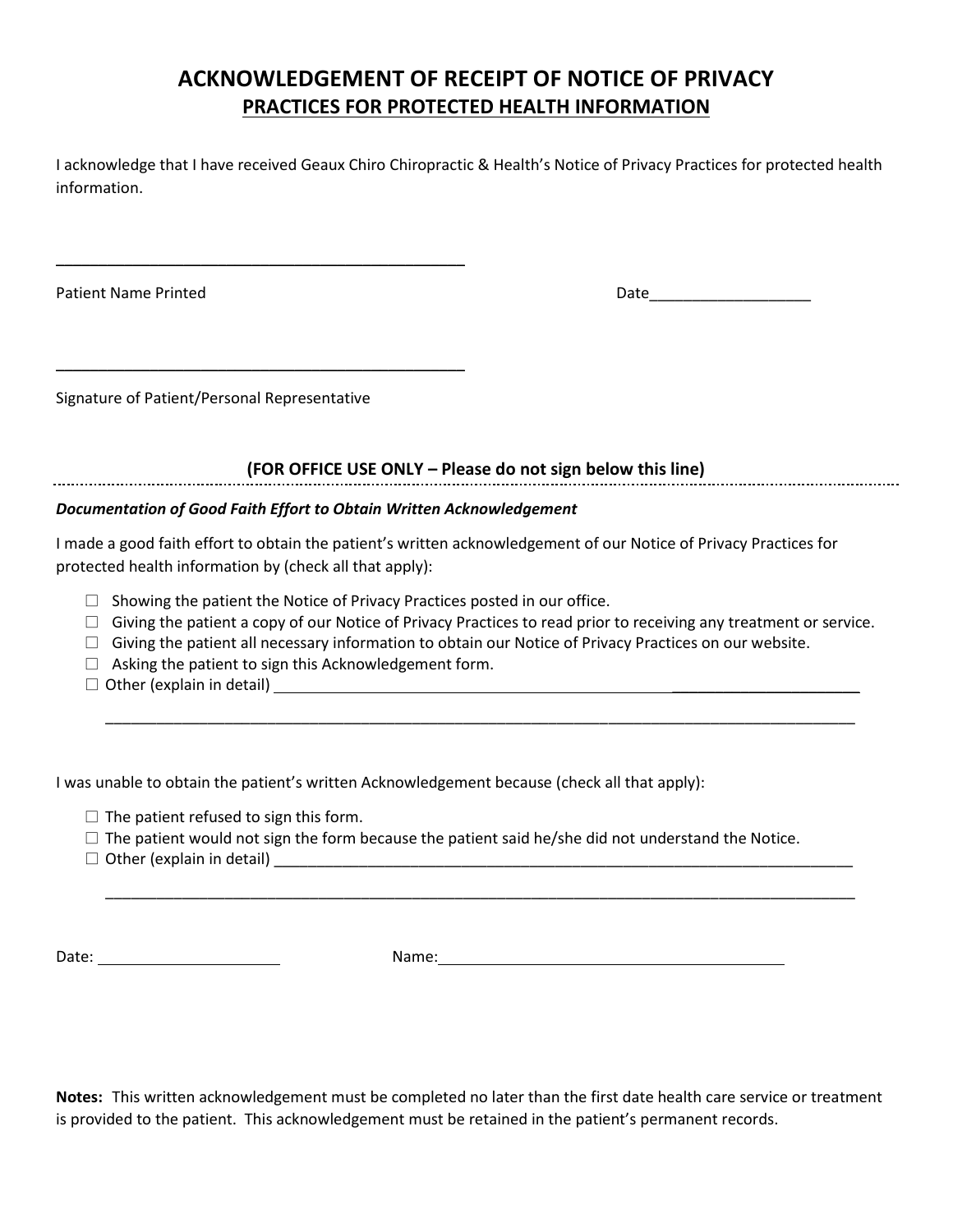## **Informed Consent for Examination and Treatment**

I (we) hereby consent to the performance of examination and treatment on me or on by the licensed doctors of chiropractic and/or licensed physical therapists who may be employed by or engaged in practice in this clinic.

I have had an opportunity to discuss with the doctor(s) or other clinic personnel the nature and purpose of the different physical therapy procedures and chiropractic treatment (manipulation/adjustment). I understand that neither chiropractic nor medical treatment is an exact science and that my care may involve judgments based upon facts and information known to the doctor. The doctor uses this judgment to attempt to anticipate or explain risks and complications and an undesirable result does not necessarily indicate an error in judgment. No guarantee for results can be made or expected, but rather I wish to rely on the doctor to choose and recommend a best course treatment based upon facts known that is in my best interests.

I further understand that there are certain degrees of risk associated with chiropractic health care which includes rarely, but not limited to fractures, disc injuries, strokes, and strain/sprains and am therefore willing to accept and consent to the risk associated with the care that I am about to receive.

I have read or the above information has been explained regarding consent. I have had an opportunity to ask questions about my examination and treatment. By signing below, I agree and intent this consent form to cover the procedures for my condition and for any future conditions for which I seek treatment.

\_\_\_\_\_\_\_\_\_\_\_\_\_\_\_\_\_\_\_\_\_\_\_\_\_\_\_\_\_\_\_\_\_\_\_\_\_ \_\_\_\_\_\_\_\_\_\_\_\_\_\_\_\_\_\_\_\_\_\_\_\_\_\_\_\_\_\_\_\_\_\_\_\_\_\_\_\_\_\_\_\_

\_\_\_\_\_\_\_\_\_\_\_\_\_\_\_\_\_\_\_\_\_\_\_\_\_ \_\_\_\_\_\_\_\_\_\_\_\_\_\_\_\_\_\_\_\_\_\_\_\_\_\_\_\_\_\_\_\_\_\_\_\_\_\_\_\_\_\_\_\_\_

Patient's Name (Printed) Patient's Signature

\_\_\_\_\_\_\_\_\_\_\_\_\_\_\_\_\_\_\_\_\_\_\_\_\_\_\_\_\_\_\_\_\_\_\_\_\_

Date **Date Relationship or authority if not signed by the patient C** and **Relationship** or authority if not signed by the patient

Witness